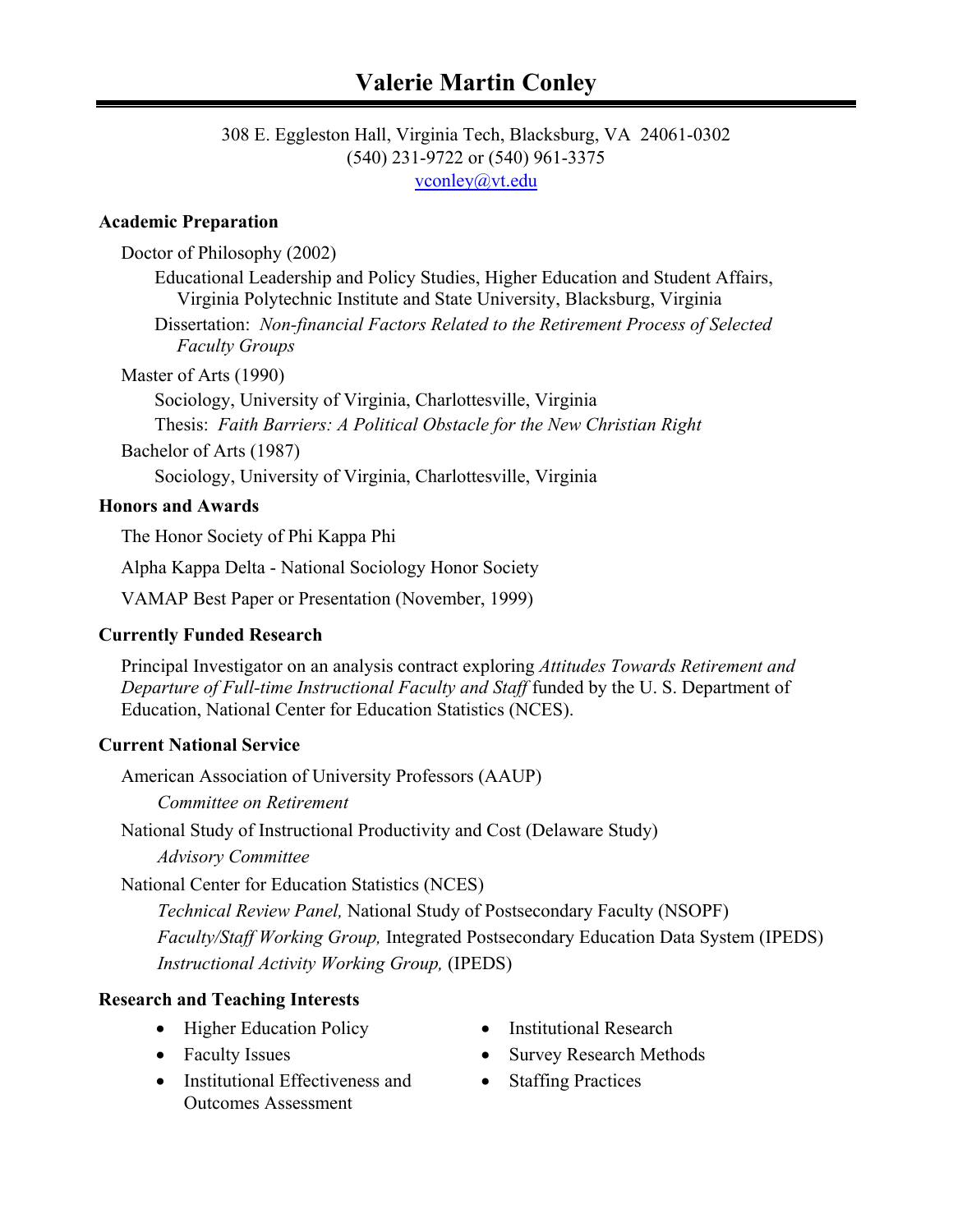# **Special Skills**

Expertise in statistical analysis using software packages such as SAS, SPSS, and SUDAAN.

Strong technical background and knowledge of U.S. Government Agency products including Electronic Codebooks (ECBs), the Data Analysis System (DAS), the Peer Analysis System, and the Web-based Computer Aided Science Policy Analysis and Research Database (WebCASPAR).

Experienced using Blackboard, a web-based Course Management System.

#### **Teaching and Training Experience**

- *Teaching Assistant,* Policy Studies in Education (ELPS 6204). Virginia Polytechnic Institute and State University, Spring 2002, Department of Educational Leadership and Policy Studies.
- *Guest Lecturer,* Institutional Effectiveness and Outcomes Assessment in Higher Education (ELPS 6426). Virginia Polytechnic Institute and State University, Spring 2001, 2002, Department of Educational Leadership and Policy Studies
- *Instructor,* 2001 AIR Summer Database Institute. William F. Bolger Center for Leadership Development, Potomac, Maryland.
- *Workshop Instructor,* An Introduction to SAS. Virginia Association for Management Analysis and Planning (VAMAP), 1999, Norfolk, Virginia.
- *Workshop Instructor,* The use of NCES national databases for institutional policy analysis. 39th Annual AIR Forum, 1999, Seattle, Washington.
- *Workshop Instructor,* The use of NCES national databases for institutional policy analysis. Southern Association for Institutional Research (SAIR), 1998, Savannah, Georgia
- *Workshop Instructor,* The use of NCES national databases for institutional policy analysis. 38th Annual AIR Forum, 1998, Minneapolis, Minnesota.
- *Workshop Instructor,* Using peer group analysis in support of planning and decision-making. 38th Annual AIR Forum, 1999, Minneapolis, Minnesota
- *Workshop Instructor,* The use of NCES national databases for institutional policy analysis. Southern Association for Institutional Research (SAIR), 1997, Hot Springs, Arkansas.

# **Advising**

*Graduate Student Advisor,* Master's Thesis Committee Member (Sikes). Virginia Polytechnic Institute and State University, 1998, Department of Educational Leadership and Policy Studies  *Exploring Parental Actions to Finance Higher Education*.

# **Student Support Activities**

*Co-facilitator,* Ronald E. McNair Scholars Program, Research Seminar Series.

Virginia Polytechnic Institute and State University, 2002.

The McNair Scholars Program provides academic support, faculty mentoring, a summer research experience, and preparation for graduate school for financially disadvantaged, firstgeneration college students of any race or ethnicity, who are U.S. citizens and students from groups currently underrepresented in higher education.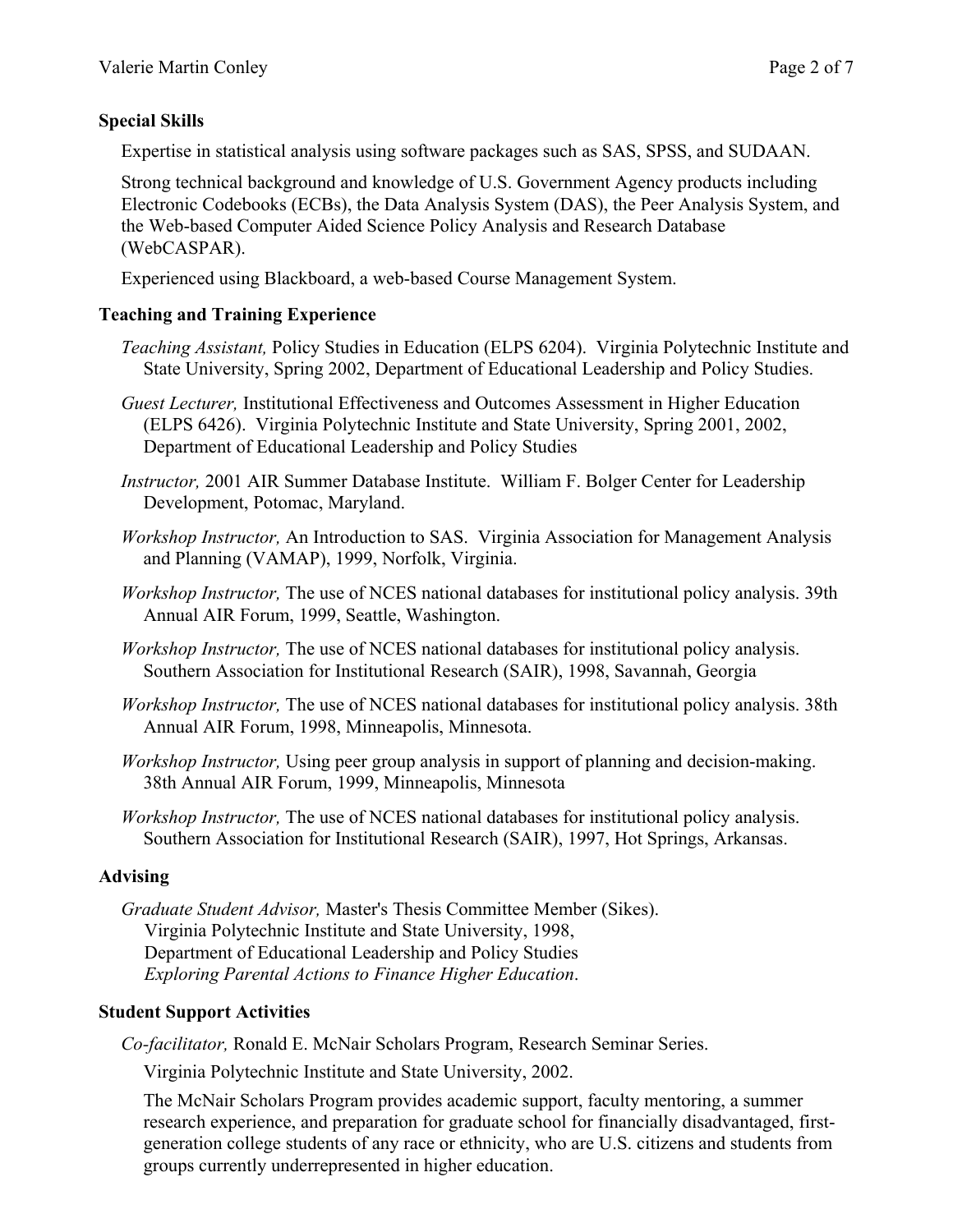*Group Facilitator,* Project Success.

Virginia Polytechnic Institute and State University, 1998.

Project Success is an academic support program for students with an overall QCA below 2.00. Participants meet in small groups weekly to explore personal, academic, and professional issues related to academic performance.

#### **Research Experience**

### **Consultant, National Center for Education Statistics (NCES),** 1989 – Present.

Sole proprietor and Chief Investigator for a research effort sponsored by the U.S. Department of Education's NCES. Complete responsibility for project plans, scheduling and finances. Trusted consultant, continually looked to for contracted assistance.

Recognized authority on numerous NCES studies. Specialist, representing NCES as instructor, panelist, and contracted consultant on issues of survey methodology, data analysis, data quality and procedures for data access and distribution.

Highly acclaimed contributor to all phases of education-related research including survey design, data collection, quality assurance and testing, and public release of information.

Studies specialize in the secondary analysis of nationally collected education data such as the National Study of Postsecondary Faculty (NSOPF), the National Postsecondary Student Aid Study (NPSAS), the National Educational Longitudinal Study (NELS) and the Schools and Staffing Survey (SASS).

**Assistant Director,** Institutional Research and Planning Analysis, Virginia Polytechnic Institute and State University, 1997 – 2000.

Experienced Institutional Researcher with a wide range of skills and practical knowledge in general data collection and reporting, peer analysis, benchmarking, enrollment management, and cost and productivity studies.

Completed projects including estimating resource allocations for computer related disciplines, a web-based survey of policies and practices at peer institutions, determining the availability pool for the Affirmative Action Plan, and providing support on university-wide committees (e.g., the U.S. News and World Report Task Force and the Task Force on Research Faculty).

Co-author of *The Campus Climate for Diversity: Faculty Perceptions*. Presented results from surveys of all faculty and staff at Virginia Tech to constituent groups across the university community. Analyzed data using factor analysis and analysis of variance (ANOVA). Demonstrated strong interpersonal and communication skills while working with diverse groups to develop an awareness of diversity issues on-campus.

**Deputy Project Director**, Synectics for Management Decisions, Inc.

Special Assistant to the NCES NSOPF Project Officer. Managed contractor activities for the 1993 NSOPF. Reviewed all deliverable products. To ensure high quality estimates, made comparisons with data from other sources, including the IPEDS Fall Staff (S) Survey and data from the College and University Personnel Association (CUPA). Identified problems, formulated alternatives, and delivered solutions.

Developed and implemented a program to identify effective strategies for obtaining more accurate and complete lists of faculty for future NSOPF collections. Designed a cost-effective methodology consisting of a combination of site visits to local institutions and focus groups at association meetings.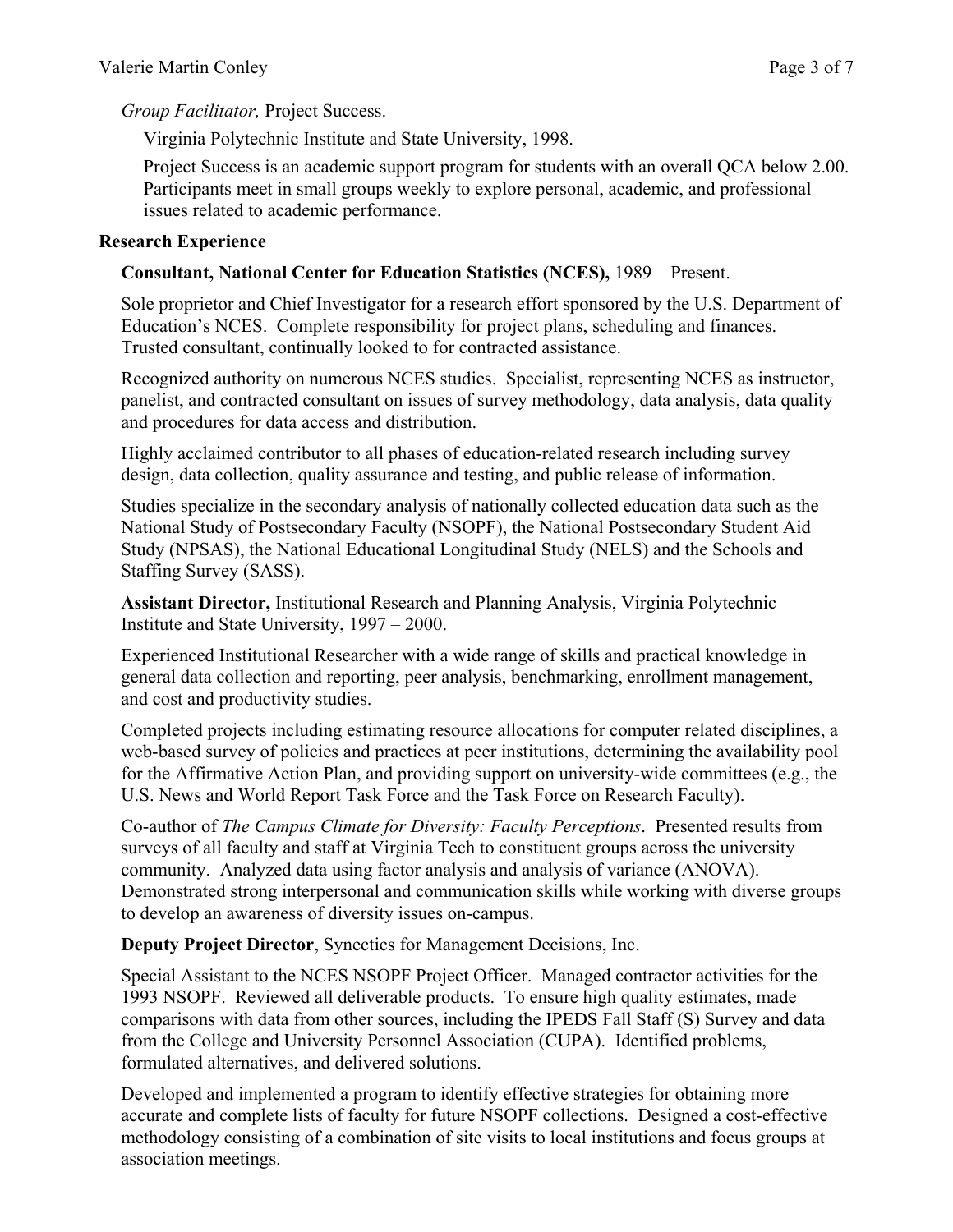Trained educational researchers and graduate students in the use of software tools such as the Data Analysis System (DAS), Electronic Codebooks (ECBs), and the Peer Analysis System. Instructed colleagues on how to use these technical tools in designing research that is appropriate for use with large datasets.

**Senior Research Analyst**, Pinkerton Computer Consultants, Inc.

Led a team of data processors, programmers, and desktop publishing specialists in organizing an electronic publication processing system for *The Condition of Education*. Successfully negotiated co-authorship for members of the Pinkerton staff. Authored the postsecondary indicators in *The Condition of Education, 1994*.

Collaborated with other team leaders to develop and implement data warehousing activities, including pooling data from various NCES surveys to establish the National Data Resource Center (NDRC). Facilitated the development of NDRC into a customer service oriented information delivery enterprise.

**Data Analyst**, Atlantic Research Corporation.

Migrated IPEDS data from an IBM 3090 mainframe computer to a PC environment. Benchmarked the mainframe processing programs in order to determine the functional PC requirements. Converted SAS 5.18 modules to run on an IBM PC in SAS 6.03. Used this new PC system as a prototype for migrating other survey components.

Designed and implemented a Computer Assisted Telephone Interviewing (CATI) system for IPEDS non-response follow-up using SAS/FSP version 6.03. Managed and performed various aspects of data collection for IPEDS including components of mail out, automated data processing, error resolution, and non-response follow-up.

**Research Assistant**, Bureau of Educational Research, University of Virginia, 1986 – 1989.

Analyzed data on UVA freshmen collected by the Cooperative Institutional Research Program (CIRP) of the Higher Education Research Institute (HERI), The University of California-Los Angeles (UCLA). Co-author of the *Summary of Responses to the 1986 American Council of Education Survey* prepared for the Office of the Dean of Students.

# **Refereed Publications**

Conley, V. M. (2001). Separation: An integral aspect of the staffing process. *The College Student Affairs Journal,* 21(1),57-63*.* 

Turrentine, C. G., & Conley, V. M. (2001). Two measures of diversity in the labor pool for entry-level student affairs positions. *NASPA Journal*, 39, 84-102.

# **Monograph Chapters**

Conley, V. M. (2001). The impact of faculty retirement on the quality of the academy. *International perspectives on quality in higher education*. EPI Monograph Series on Higher Education, Blacksburg, VA: Educational Policy Institute of Virginia Tech.

# **Conference Proceedings**

Conley, V., Fink, S., Saba, M., & Kaufman, S. (1997). An overview of NCES reinterview programs, *1996 Proceedings of the American Statistical Association Survey Research Methods*. Alexandria: ASA.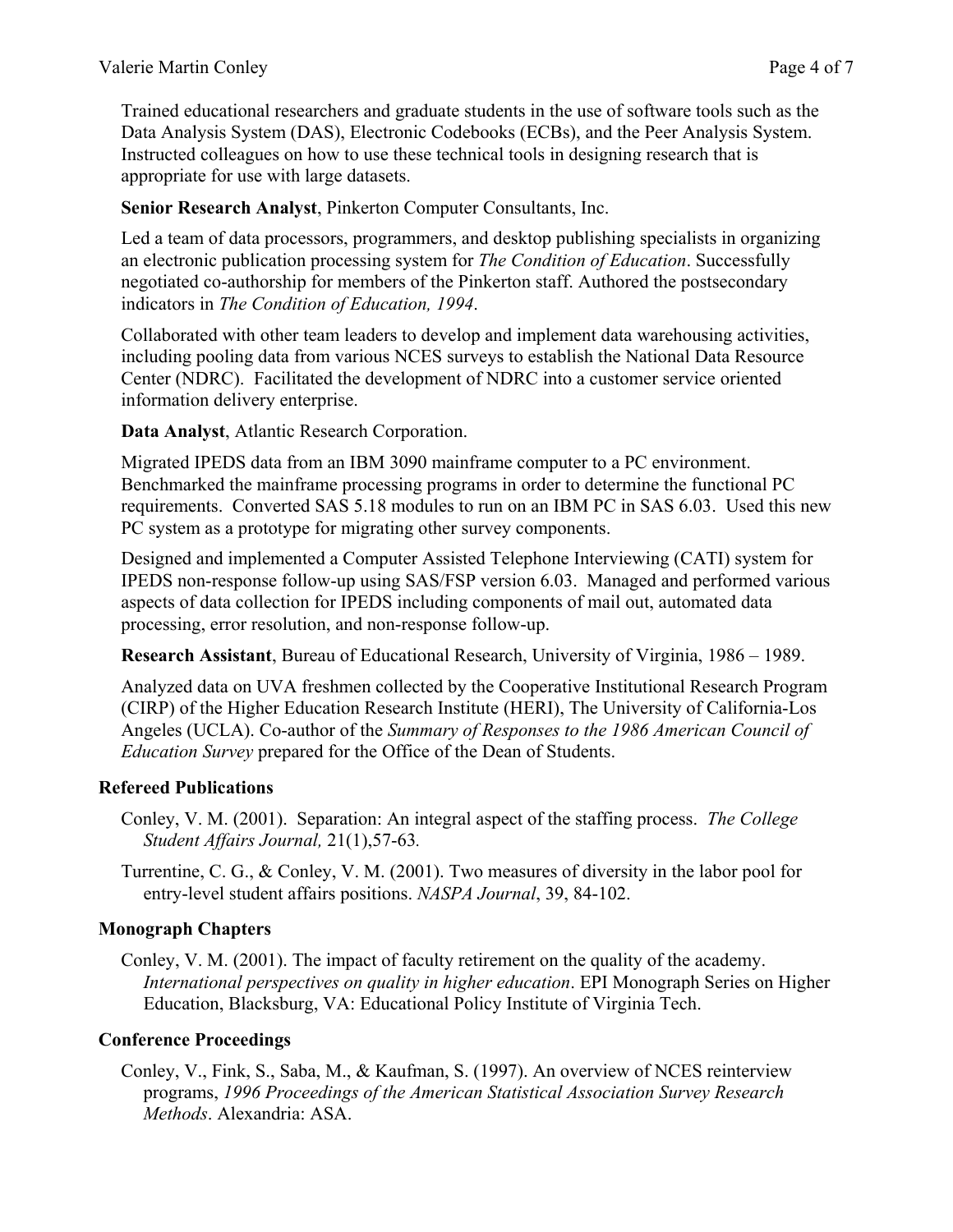Delong, H., Martin, V., & Schlaline, B. (1992). Transforming a mainframe system to the PC. *Proceedings of the Seventeenth Annual SAS Users Group International Conference*. Cary, NC: SAS Institute, Inc.

#### **Government Reports**

- Conley, V. M. (forthcoming). *Attitudes towards retirement and departure of full-time instructional faculty and staff in postsecondary institutions*. U.S. Department of Education, National Center for Education Statistics, Washington, DC.
- Conley, V. M., & Leslie, D.W. (2002). *Part-time instructional faculty and staff: Who they are, what they do, and what they think*. U.S. Department of Education, National Center for Education Statistics, NCES 2002-163, Washington, DC.
- Chronister, J., Baldwin, R., Conley, V. (1997). *Retirement and other departure plans of instructional faculty and staff in higher education institutions*. U.S. Department of Education, National Center for Education Statistics, NCES 98-254, Washington, D.C.
- Conley, V. M. (1997). *Characteristics and attitudes of instructional faculty and staff in the humanities*. U.S. Department of Education, National Center for Education Statistics, NCES 97-973, Washington, D.C.
- Salvucci, S., Walter, E., Conley, V., Fink, S., Saba, M., & Kaufman, S. (1997). *NCES measurement error programs*. U.S. Department of Education, NCES 97-464, Washington, D.C.
- Smith, T., Rogers, G., Alsalam, N., Perie, M., Mahoney, R., & Martin, V. (1994). *Condition of education*, 1994. U.S. Department of Education, NCES 94-149, Washington, D.C.

#### **Non-refereed Publications**

- Conley, V. M. & Teeter, D. J. (November, 1999). Proposed changes to IPEDS staff and salaries surveys. *AIR Alert 9-8*. Association for Institutional Research.
- Hyer, P., Conley, V. M., & McLaughlin, G. (Spring, 1999). *The campus climate for diversity: Faculty perceptions*. Virginia Polytechnic Institute and State University, Blacksburg, Virginia.

#### **Invited Presentations**

- *Strengths and weaknesses of the National Study of Postsecondary Faculty*. Delaware Study Advisory Committee Meeting, Newark, Delaware (October, 2001).
- *From roller blades to rocking chairs: Repercussions of uncapping mandatory retirement for faculty*. Preliminary data from NSOPF: 99 presented to the NSOPF technical review panel, Washington, D.C. (March, 2001).
- *Changes in the NSOPF: 99 data analysis system (DAS).* Demonstration to the NSOPF technical review panel, Washington, D.C. (March, 2001).
- *An overview of the peer analysis tool*. VAMAP Best Paper or Presentation. AIR, Cincinnati, Ohio (May, 2000).
- *Proactive institutional decision-making: IPEDS redesign and other external data facilitate thinking outside the box*. Keynote address. Alabama Association for Institutional Research (ALAIR), Gulf Shores, Alabama (April, 2000).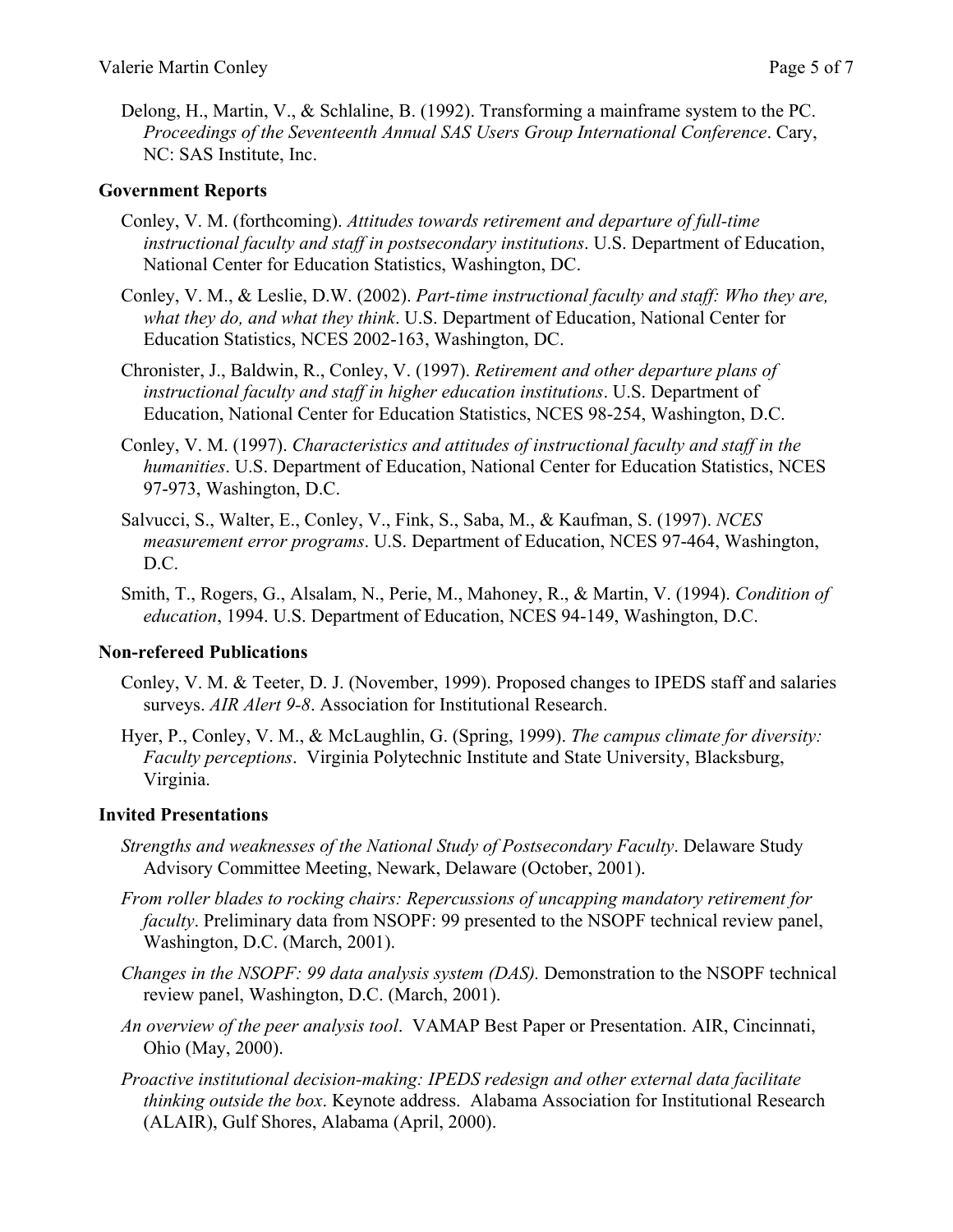#### **Presentations 1997 – Present**

- Conley, V. M. (November, 2001). *Profiles of an aging professoriate*. Paper presented at ASHE, Richmond, Virginia.
- Conley, V. M. (November, 2001). *Faculty retirement trends and what they mean*. VAMAP, Fredericksburg, Virginia.
- Conley, V. M. (June, 2001). *Faculty retirement issues*. Panel presentation at AIR, Long Beach, California.
- Conley, V. M. (June, 2001). *Making the case for systematic support of managing faculty resources*. Paper presented at AIR, Long Beach, California.
- Conley, V. M. (May, 2000). *Using the redesigned IPEDS in institutional research*. Paper presented at AIR, Cincinnati, Ohio.
- Conley, V. M. (November, 1999). *An overview of the peer analysis tool*. VAMAP, Norfolk, Virginia.
- Conley, V. M., Hyer, P. & McLaughlin, G. W. (November, 1999). *A faculty assessment of the campus climate diversity survey*. Paper presented at ASHE, San Antonio, Texas.
- Brozovosky, P. V. & Conley, V. M. (October, 1999). *Assessment of the campus climate for diversity: Faculty and staff responses*. Paper presented at SAIR, Chattanooga, Tennessee.
- Bush, K. H., Conley, V. M., & Sheldon, P. (October, 1999). *Estimating additional instructional resource needs using SCT Banner's strategic enrollment management (SEM) module*. Paper presented at SAIR, Chattanooga, Tennessee.
- Conley, V. M. & McLaughlin, G. W. (May, 1999). *Performance measures: How accurate are they?* Paper presented at AIR, Seattle, Washington.
- Ludwig, M., Conley, V. M., Policino, E.B., & Grace, J. D. (May, 1999). *What is important to study about faculty: An analysis of the 1998 AIR forum sessions on faculty.* Panel presented at AIR, Seattle, Washington.
- Sheldon, P. R. & Conley, V. M. (May, 1999). *Banner's strategic enrollment management software: Can it help an institutional research office deliver a data mart?* Table topic discussion facilitated at AIR, Seattle, Washington.
- Teeter, D. J., Conley, V. M., & Korb, R. A. (May, 1999*). Redesigning the IPEDS faculty data system.* Panel presented at AIR, Seattle, Washington.
- Conley, V. M. (November, 1998). *The part-time faculty policy debate: Adding value to the discussion using NSOPF-93.* VAMAP, Wintergreen, Virginia.
- Conley, V. M., Ludwig, M., & Byrd, Jr., L. (November, 1998). *Policy issues and implications regarding faculty: Some current research.* Panel presented at VAMAP, Wintergreen, Virginia.
- Conley, V. M., McLaughlin, G. W., & Hyer, P. (October, 1998). *Assessing campus climate for faculty diversity using national benchmarks.* Paper presented at SAIR, Savannah, Georgia.
- Conley, V. M., Freund, W. & McLaughlin, G. W. (October, 1998). *Calculating performance measures using IPEDS data.* Paper presented at SAIR, Savannah, Georgia.
- Conley, V. M., Bureika, R. D., Pollicino, E. B., & Stanley, E. C. (May, 1998*). Toward integrating research on faculty: Building on each other's success*. Panel presented at AIR, Minneapolis, Minnesota.